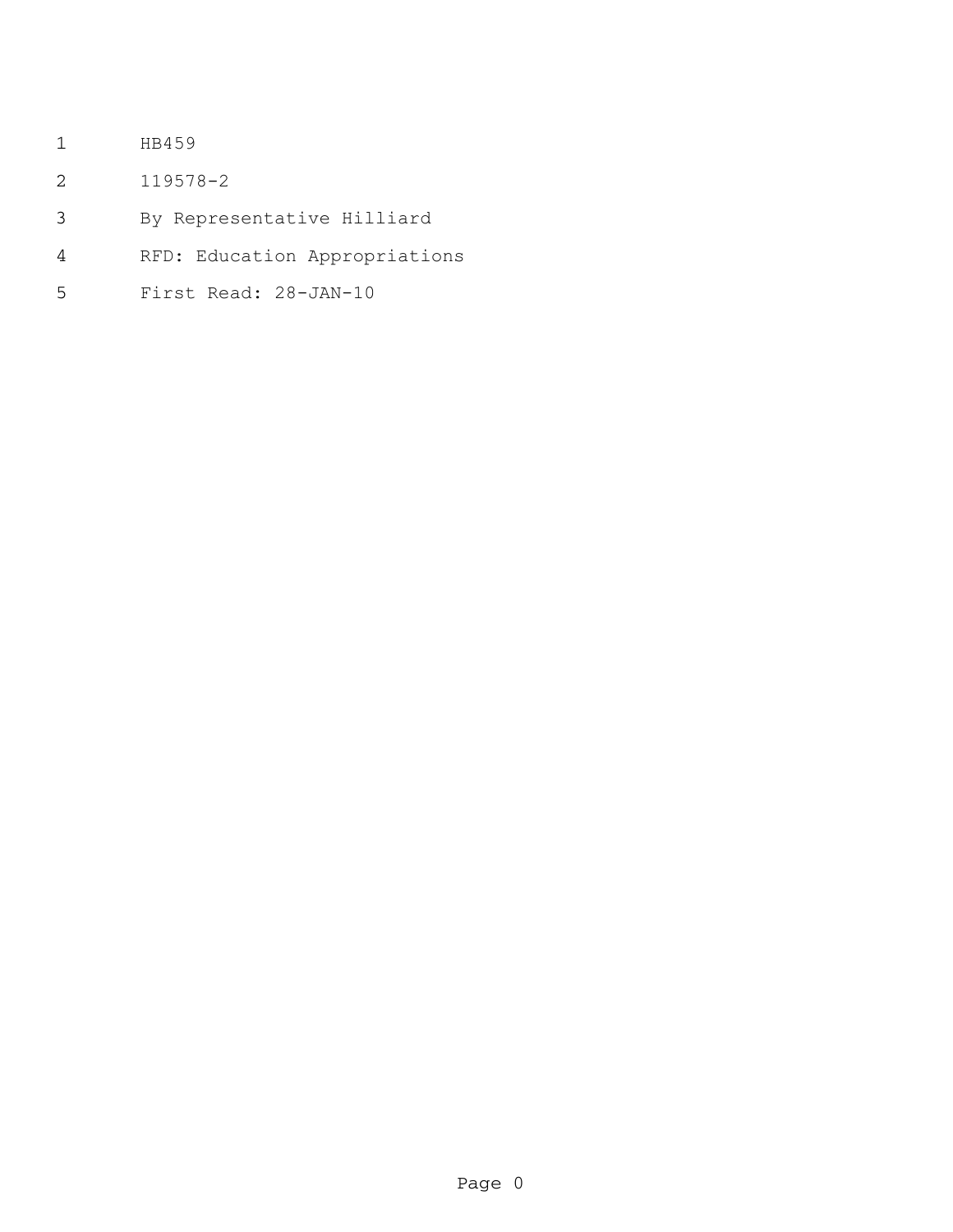| $\mathbf 1$ | <b>ENGROSSED</b>                                               |
|-------------|----------------------------------------------------------------|
| 2           |                                                                |
| 3           |                                                                |
| 4           | A BILL                                                         |
| 5           | TO BE ENTITLED                                                 |
| 6           | AN ACT                                                         |
| 7           |                                                                |
| 8           | Relating to public K-12 education; to require any              |
| $\mathsf 9$ | new school construction to include a Alabama Building          |
| 10          | Commission approved safe space or hallway; and in connection   |
| 11          | therewith would have as its purpose or effect the requirement  |
| 12          | of a new or increased expenditure of local funds within the    |
| 13          | meaning of Amendment 621 of the Constitution of Alabama of     |
| 14          | 1901, now appearing as Section 111.05 of the Official          |
| 15          | Recompilation of the Constitution of Alabama of 1901, as       |
| 16          | amended.                                                       |
| 17          | BE IT ENACTED BY THE LEGISLATURE OF ALABAMA:                   |
| 18          | Section 1. (a) Commencing on the effective date of             |
| 19          | this act, any new contract awarded for the construction of a   |
| 20          | new public school shall include a Federal Emergency Management |
| 21          | Agency (FEMA) Alabama Building Commission approved safe room   |
| 22          | space or hallway. The safe room or hallway shall be designed   |
| 23          | and built to withstand winds of up to 250 miles per hour and   |
| 24          | projectiles flying at up to 100 miles per hour.                |
| 25          | (b) Any local board of education planning to                   |
| 26          | construct a new school or add a safe room space or hallway to  |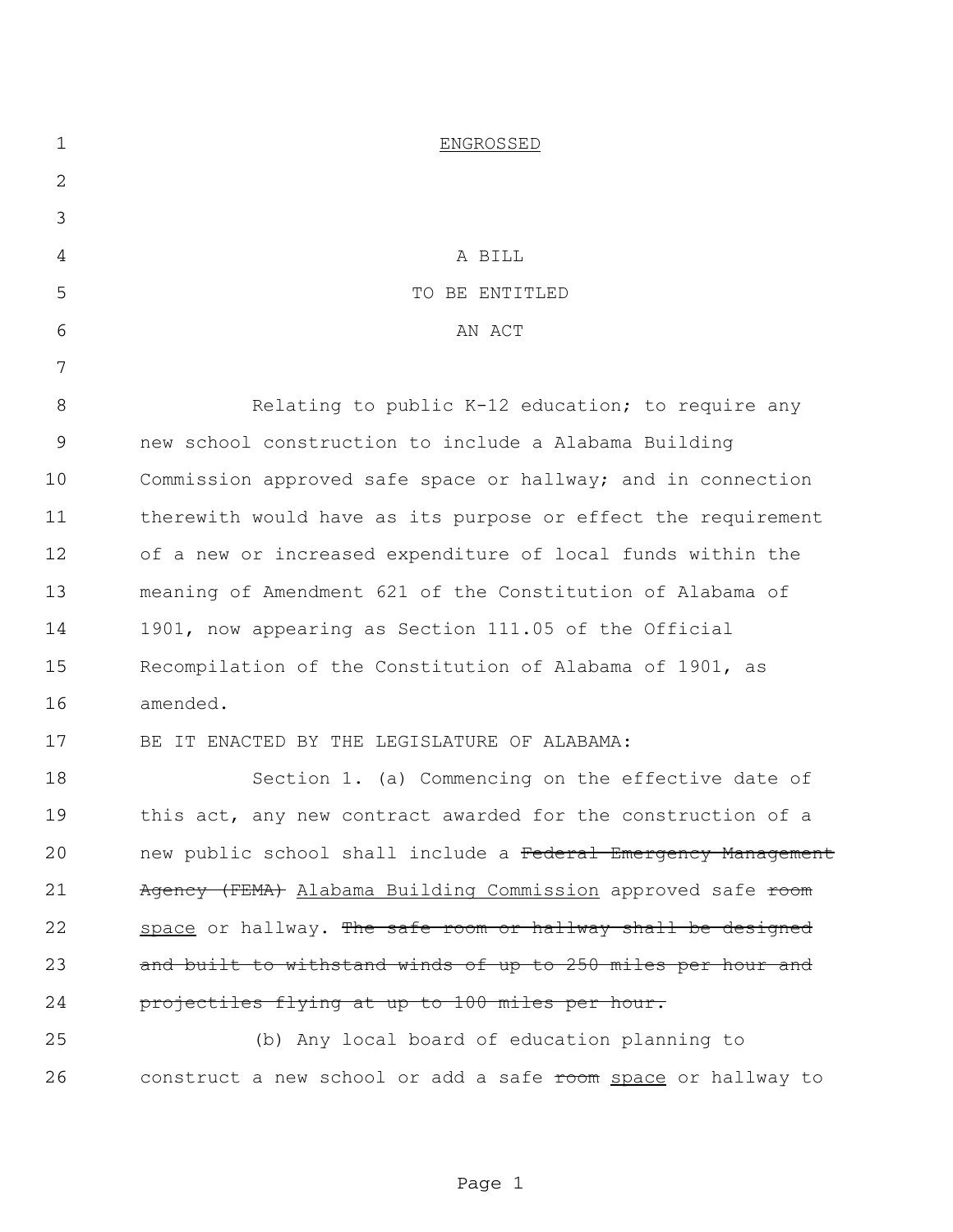1 existing school property, before construction begins, shall may submit an application to FEMA for a safe-rooms grant.

 (c) The State Department of Education shall coordinate with the Alabama Building Commission and develop, promulgate and enforce any rules necessary for the implementation of this act.

 Section 2. Although this bill would have as its purpose or effect the requirement of a new or increased expenditure of local funds, the bill is excluded from further requirements and application under Amendment 621, now appearing as Section 111.05 of the Official Recompilation of the Constitution of Alabama of 1901, as amended, because the bill requires expenditures only by a school board.

 Section 3. This act shall become effective on the first day of the third month following its passage and approval by the Governor, or its otherwise becoming law.